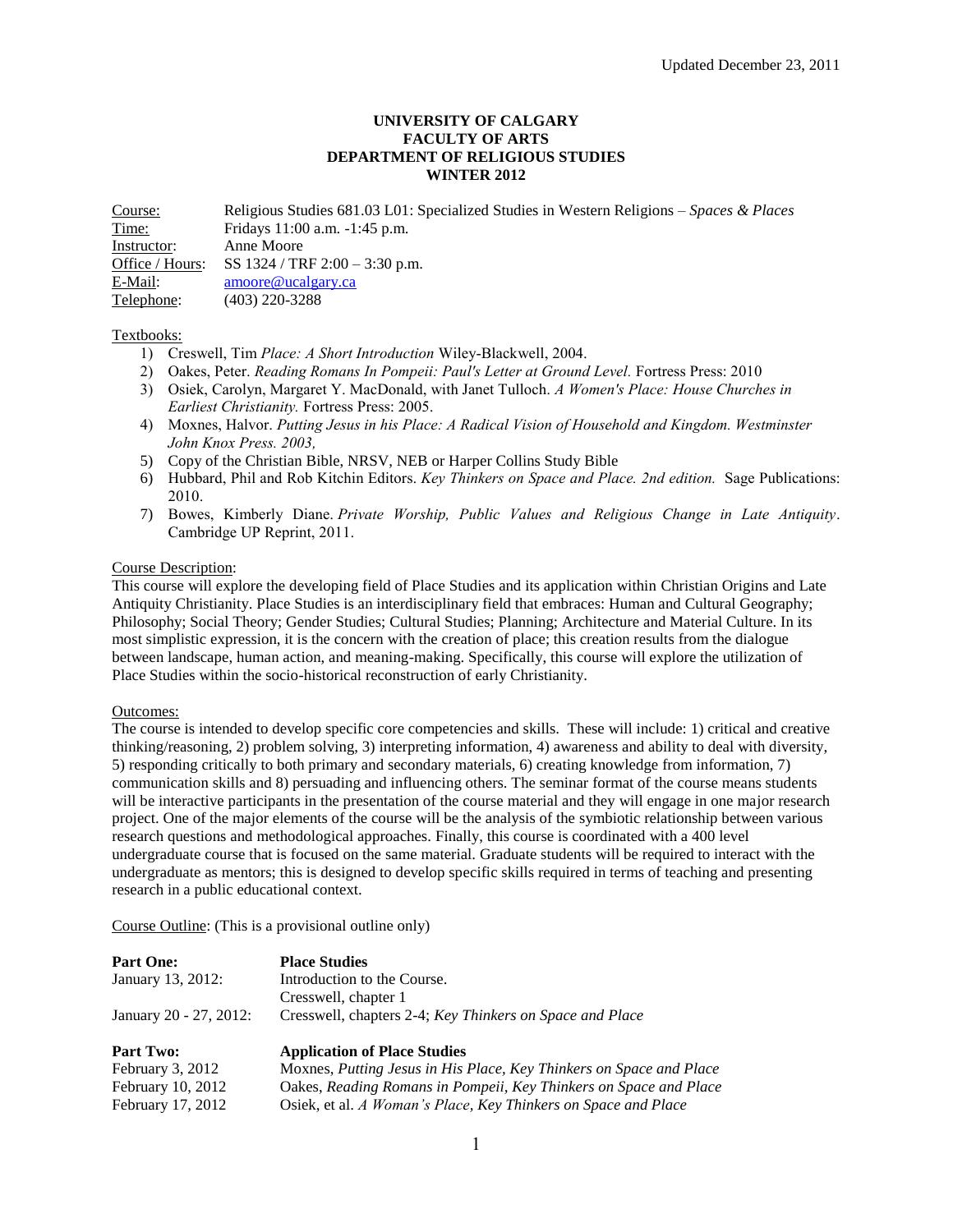# March 2, 2012 Presentation on Kim Bowes, *Private Worship, Public Values*

### **Part Three: Adventures in Place Studies**

March 9, 16, 23, 30 Presentation of Class Research on Primary Material

## Course Requirements

1) Reaction Papers 30%

*Each student will complete two of these* (2 @ 15%). (**Due: January 20- February 17th )**

- Suggestions and more detailed instructions will be provided on the first day of class.
- Each undergraduate student will be presenting material from Cresswell's book and then the books by Moxnes, Oakes, and Osiek. Graduate students will be required to interact with the Cresswell material and specific material from *Key Thinkers on Space and Place* and then again one of the three other books (Moxnes, Oakes and Osiek) and *Key Thinkers on Space and Place.* In other words, Graduate students are required to synthesize two or three different academic presentations on Place Studies.
- There is a written component (10%) of 6-8 pages, double-spaced.
- There is an oral component  $(5%)$  in terms of contributing their synthesis and insights to the discussion in a manner appropriate to the undergraduate discussion.

## 2) Seminar Leadership 15% and 15% and 15% and 15% and 15% and 15% and 15% and 15% and 15% and 15% and 15% and 15% and 15% and 15% and 15% and 15% and 15% and 15% and 15% and 15% and 15% and 15% and 15% and 15% and 15% and

## (**Due: March 2, 2012**)

- Graduate students will lead an entire three hour seminar on the work of Kim Bowes in *Private Worship, Public Values and Religious Change in Late Antiquity*
- This book is NOT part of the reading list for the undergraduate class; therefore, it is expected that the graduate students will summarize and present the scholarship and integrate the scholarship into the previous discussions on Place Studies and the Application of Place Studies.
- In other words, the graduate students are required to teach this class.

## 3) Seminar Participation 15%

**(March 9-30)**

- During this period, the undergraduate students will be presenting their research in progress.
- The Graduate students will be expected to engage with the undergraduates as mentors in terms of their research by providing suggestions in terms of sources, organization, argumentation, potential issues, etc.

## 4) Research Paper

a) Abstract and Annotated Bibliography 15% 15% Minimum: One primary source, 12 journal articles, 8 books **Due: Friday, March 16, 2012** b) Research Paper Minimum: 15-20 pages, double-spaced, bibliographical format: MLA, Chicago or SBL) 25% **Due: Friday, April 13, 2012**

The adherence to deadlines is taken as a serious requirement and responsibility of the students in this course. **There will be no Registrar scheduled final examination in this course.**

#### Grading

A letter grade will be assigned to each component of the course according to the University's Graduate Studies Calendar 2011-2012:

A+ 4.0: Outstanding

- A 4.0: Excellent superior performance showing comprehensive understanding of the subject matter
- A- 3.7: Very good performance
- B+ 3.3: Good performance